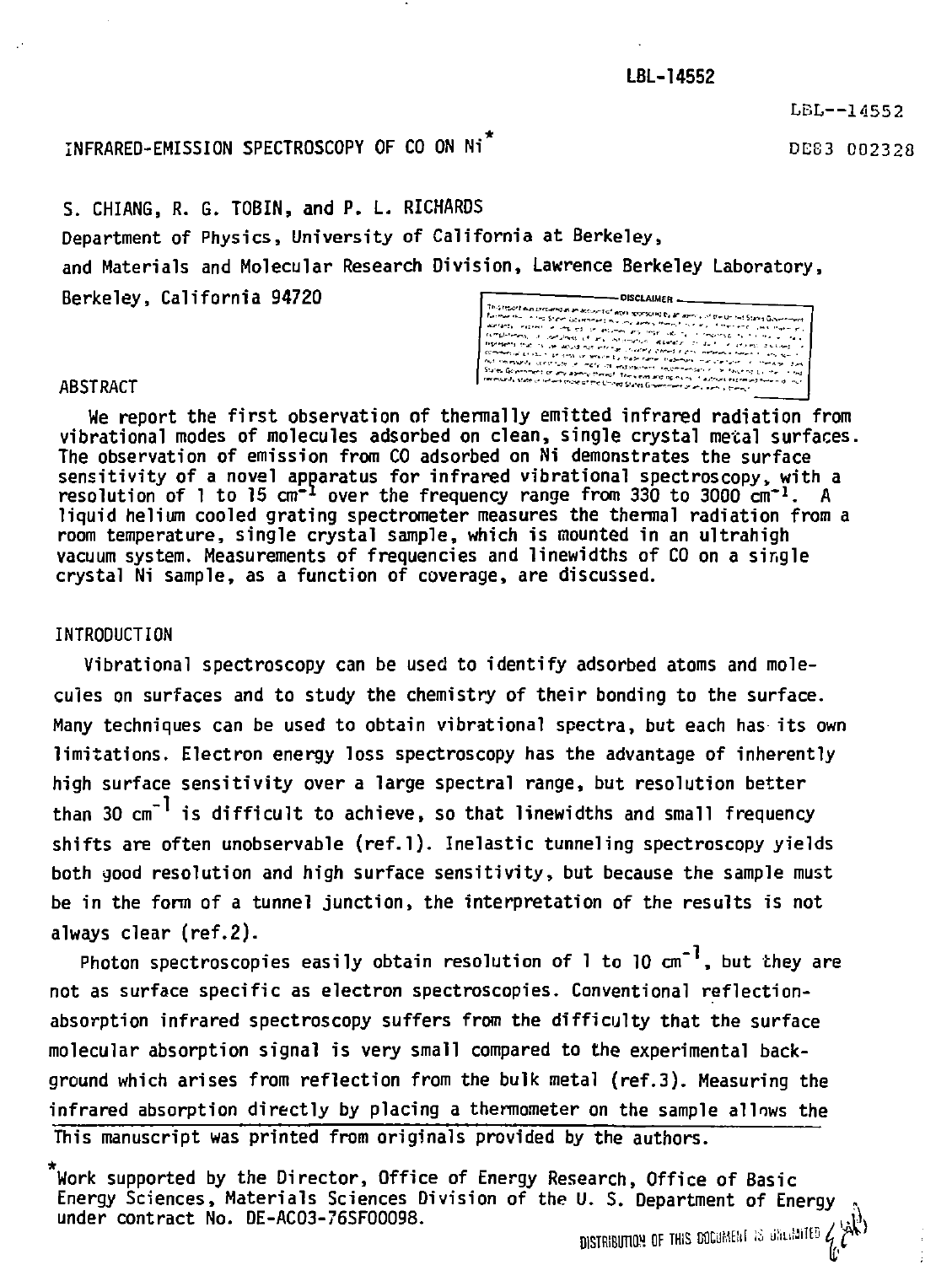**observation of the same small surface signal on top of the smaller background arising from the bulk absorption (refs. 4 and 5). Adequate sensitivity with thermal sources, however, can only be obtained at extremely low temperatures (VI.5K) and with substrates of low thermal mass. Since emission is thermodynamically equivalent to absorption, an infrared emission experiment benefits from the same reduction of background, and conventional single crystal samples at room temperature can easily be used. Because of this background reduction, an infrared emission experiment should be less influenced by instability of the source and apparatus than a reflection experiment. In order to exploit the advantages of an emission measurement, we have designed and constructed an apparatus to measure the infrared emission from a single crystal sample in thermal equilibrium at room temperature. A room temperature source emits significantly in the range** *from* **100 to 3000 cm" , a range which includes the frequencies of most vibrational modes and also of most adsorbate-substrate modes.** 

### **DESIGN OF THE INFRARED EMISSION APPARATUS**

**Historically, infrared experiments have often been limited by intrinsic noise produced by the detector. Modern photoconductors developed for lowbackground astronomy, however, are limited by statistical fluctuations in the photon stream, even at very low flux levels. When such detectors** *are* **used, it is desirable that no radiation from sources other than the sample reach the detec**tor. In practice we approximate this condition by cooling the entire spectrom**eter to liquid helium temperatures (^5K) and surrounding the sample with baffles at liquid nitrogen temperature (77K). Under these conditions, approximately 80% of the radiation reaching the detector comes from the sample.** 

**Our infrared emission apparatus consists of a liquid helium temperature infrared grating spectrometer coupled to a conventional ultrahigh vacuum (UHV) system, as shown in Fig. 1. The sample is mounted on a manipulator in the UHV system, which is equipped with facilities for low energy electron diffraction (LEED), Auger spectroscopy, argon ion sputtering, and mass spectrometry. The sample can also be heated and dosed with controlled amounts of gas.** 

**Because the parallel component** *of* **the electric field must be zero at a conducting surface, only light with an electric field component normal to the surface interacts with the molecules there. Therefore, the sample is placed at near grazing incidence for maximum surface sensitivity (ref,6). Radiation from the sample is coupled into the cooled spectrometer by a low-emissivity KRS-5 lens. To reduce background light, a cold infrared polarizer removes the component of the radiation polarized parallel to the surface. After passing through the entrance slit of the spectrometer, the light is filtered to eliminate second and higher orders of diffraction, reflected by a plane mirror, and then collimated by an off-axis paraboloidal mirror. The beam is diffracted by the** 

**-2-**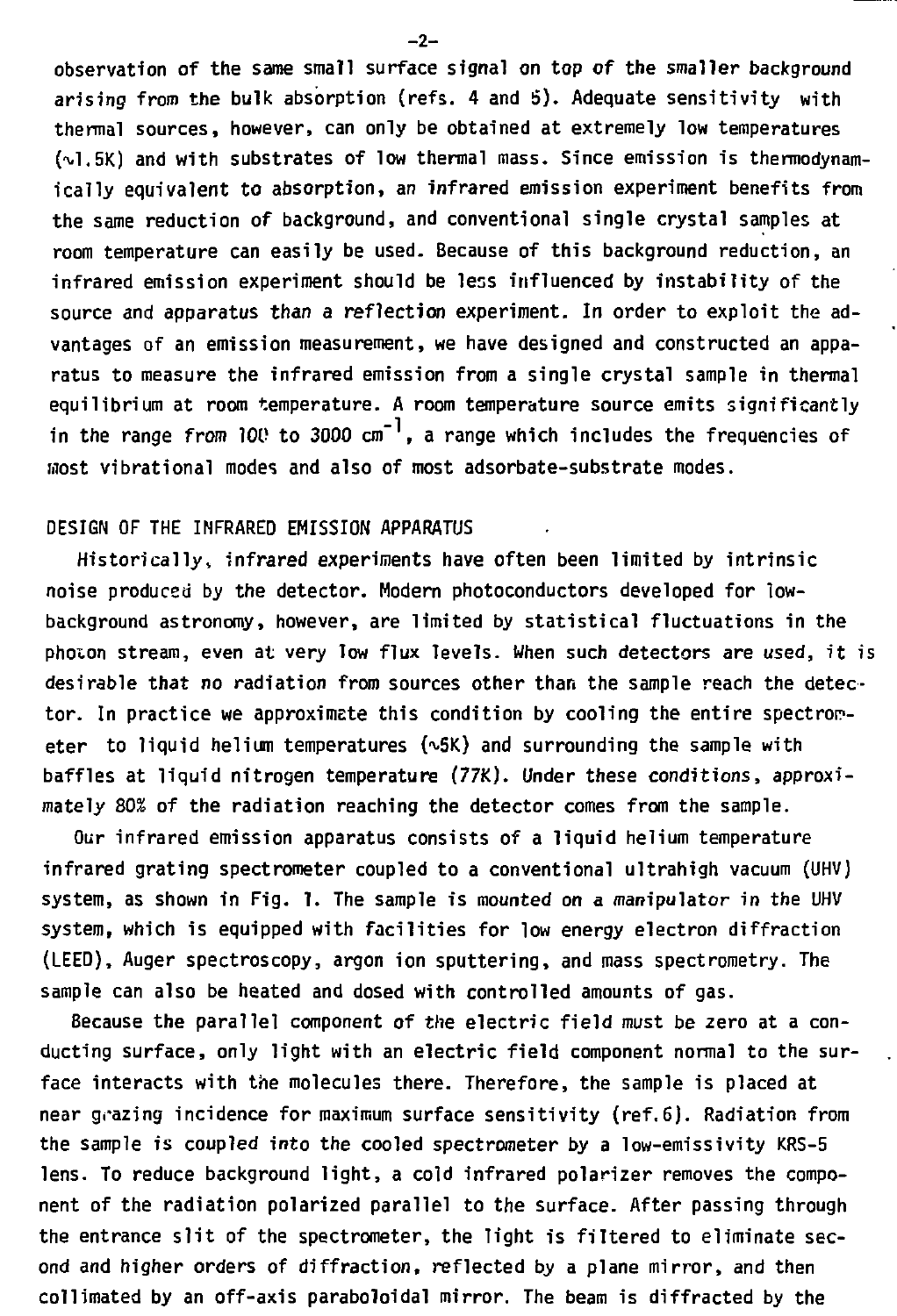

**- 3 -**

**Fig. 1. Optical layout of infrared emission apparatus, with liquid helium cooled spectrometer on the left and ultrahigh vacuum system on the right. See text for details.** 

**grating and refocused by a second off-axis paraboloid onto the detector.** 

**Our detector is a Si:Sb photoconductor from Rockwell International, which is sensitive to radiation with frequencies higher than 330 cm" . The photocurrent is amplified by a transimpedance amplifier with a cold JFET input stage (ref.7). Our measurements indicate that, at modulation frequencies above 1 Hz, the instrument is noise limited by the fluctuations** *in* **the photon** *stream,* **most of which comes from the sample emission. Detector and amplifier noise are negligible.**  With our spectrometer efficiency of  $\sqrt{2}$ , the photon-noise limited sensitivity **would permit the measurement of emission from a CO coverage of 0.005 monolayer, with a signal to noise ratio of unity in a one Hz bandwidth. Because modulation has not yet been implemented, the sensitivity of the instrument is now limited by long term instabilities in the optics and electronics. Even without further development, we can routinely measure emission from 0.05L CO on Ni, with a line center signal to noise ratio of 4 in one second of integration.** 

**Our instrument is able to measure signals from 330 cm" to 3000 cm"<sup>1</sup> using three different diffraction gratings. With slit widths of 1 mm, the instrumental**  resolution ranges from about 1 cm<sup>-1</sup> at 400 cm<sup>-1</sup> to about 15 cm<sup>-1</sup> at 3000 cm<sup>-1</sup>, **which should be sufficient to measure frequencies and linewidths of both adsorbate-substrate and molecular vibrations.**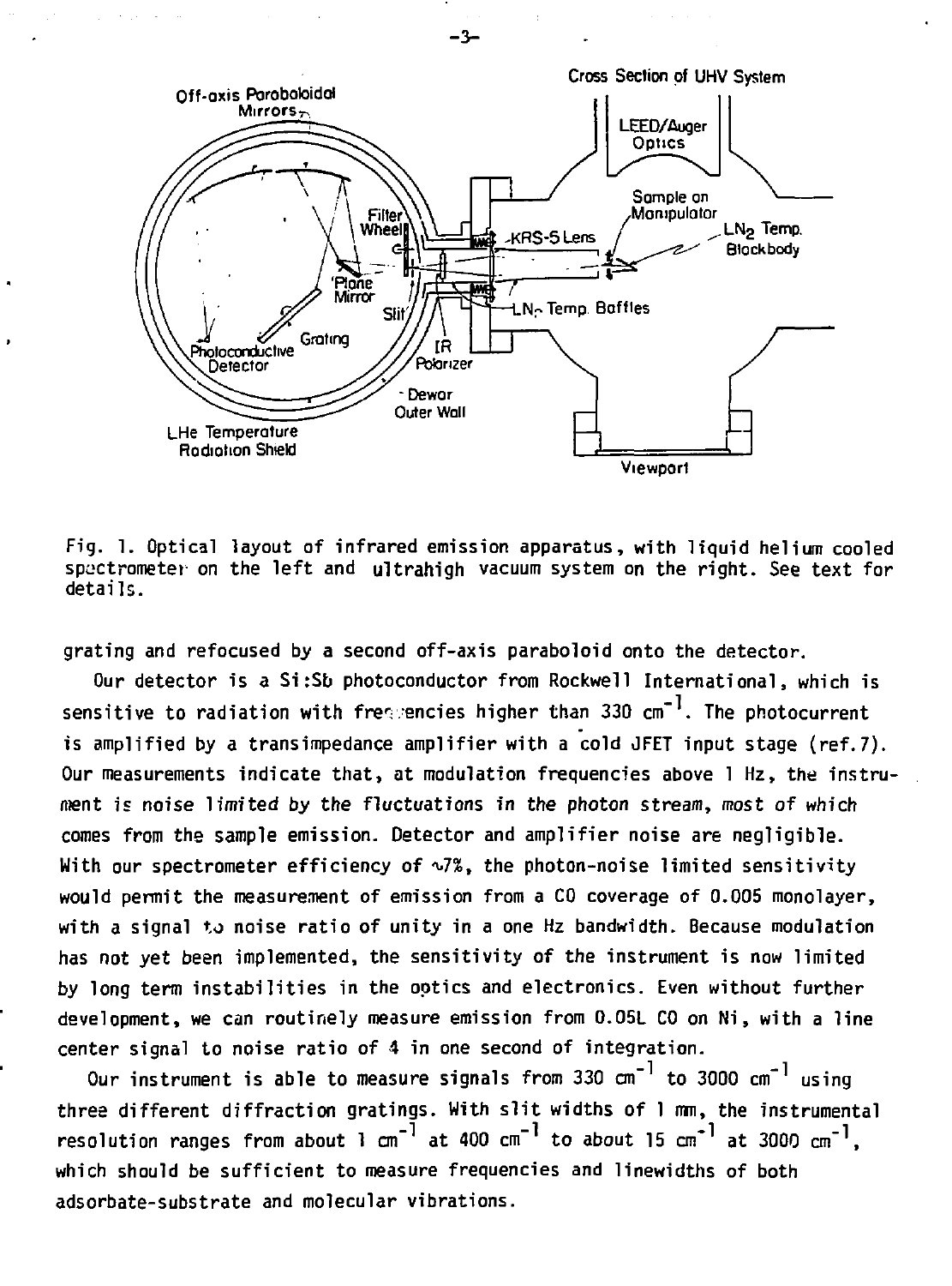## **EXPERIMENTAL DETAILS**

**We have observed thermally emitted infrared radiation from the carbon-oxygen stretching vibration of CO on a clean single crystal of nickel. The nickel single crystal, obtained from the Materials Research Laboratory of Cornell University, was cut at about 8° from a (100) surface. The crystal was mounted in a**  UHV system with base pressure of 2 x 10<sup>-10</sup> torr and cleaned by argon ion bombardment (lµA at 1000 eV), heating up to 650°C, and oxidation in 2 x 10<sup>-8</sup> torr **oxygen at 600°C to remove residual carbon. The surface cleanliness was monitored by LEED and Auger spectroscopy.** 

**Infrared data were obtained by first measuring a reference spectrum of the clean Ni surface, then exposing the sample to doses of 0.05L or 0.10L CO by**  letting  $10^{-8}$  torr CO gas into the UHV system through a leak valve for 5 or 10 sec. The spectra of Ni with CO were divided by the reference spectrum to eliminate variations in blackbody intensity and optical efficiency. A constant background was then subtracted. The results from 3 or 4 completely independent experiments, with spectral scans of only one minute each, were then averaged **experiments, with spectral scans of only one minute each, were then averaged together to yield the series of spectra showr. in Fig. 2. The instrumental resolution was 15 cm" .** 



**Fig. 2. Observed emission spectra 1.2** L **from Ni(100)8°** stepped surface as **'-2 L a function of frequency for CO exposures from 0.05L to 1.2L.**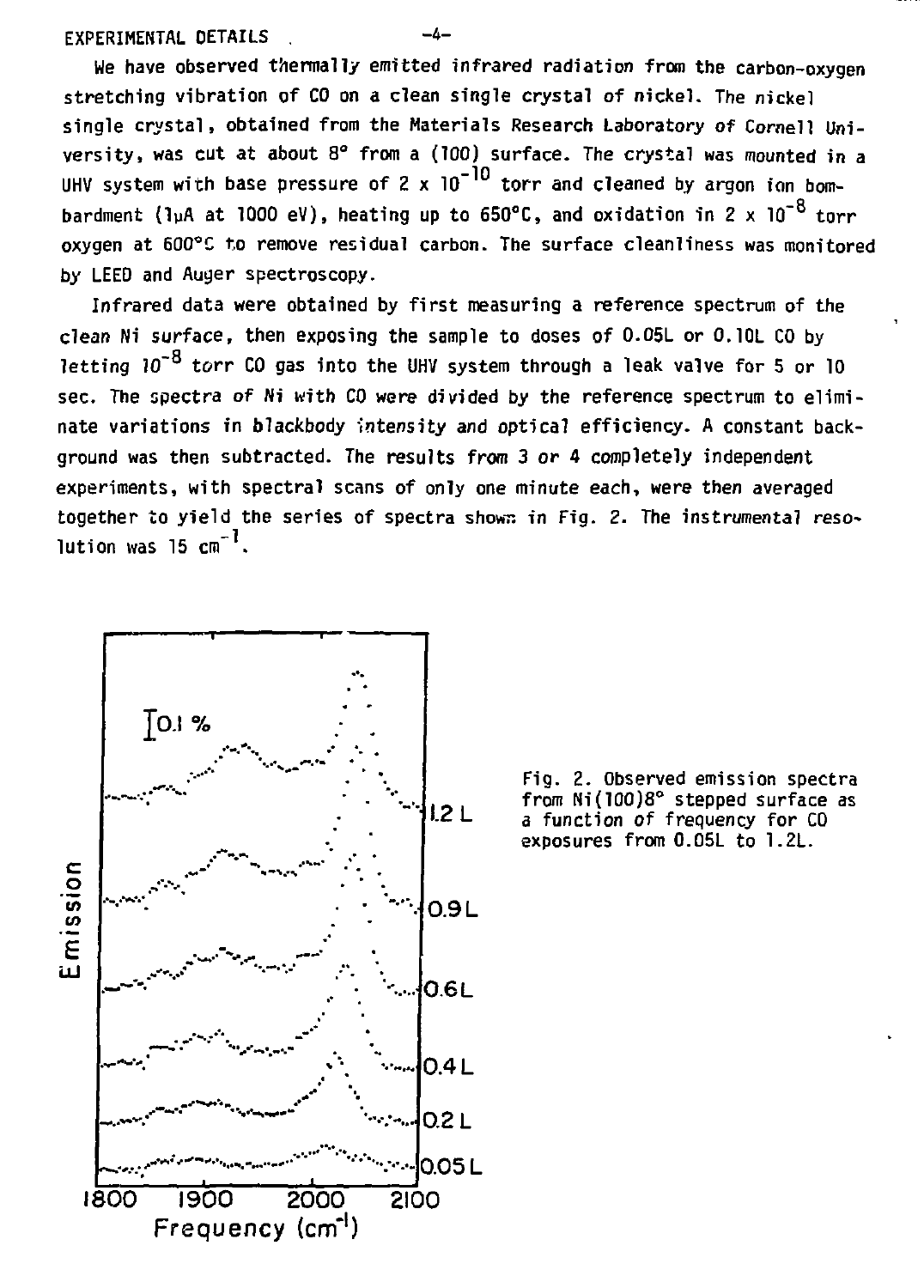### **DISCUSSION**

**We observe two prominent emission bands due to the C-0 stretching vibration. The strongest band falls in the range 2010-2035 cm"1 and has a width of about**   $35 \text{ cm}^{-1}$ . A weaker band, with a width of  $60-80 \text{ cm}^{-1}$ , is observed in the range **1850-1930 cm" . Peaks falling in these frequency ranges have been attributed to terminally bonded and bridge bonded molecules, respectively (ref.8).** 

**Figures 3 and 4 show the peak positions and integrated intensities of the two bands as a function of coverage. A quadratic baseline has been subtracted from each spectrum before the calculation of areas; uncertainty in the determination of this baseline is the primary source of error in these values. The peak frequencies shift continuously upward with increasing exposure, reaching a total shift of 25 cm" for the on-top site and 35 cm"1 for the bridge site at saturation. These shifts are comparable to those previously observed on Ni(100) (refs. 9 and 10), but they are much smaller than those observed on Ni(lll) (refs. 9, 11, and 12) and on evaporated Ni films (ref.5).** 





Fig. 3. Frequencies of observed infrared lines on Ni(100)8° stepped surface as a function of CO exposure, x's mark the peak position for the on-top site.  $\bullet$ 's mark the centroid of the line for the bridge site.

Fig. 4. Areas of the observed infra red peaks on Ni(100)8° stepped surface as a function of CO exposure, x' s mark the on-top site ; »'s mark the bridge site. The large errors are due primarily to difficulty in determining the baseline.

**-5-**